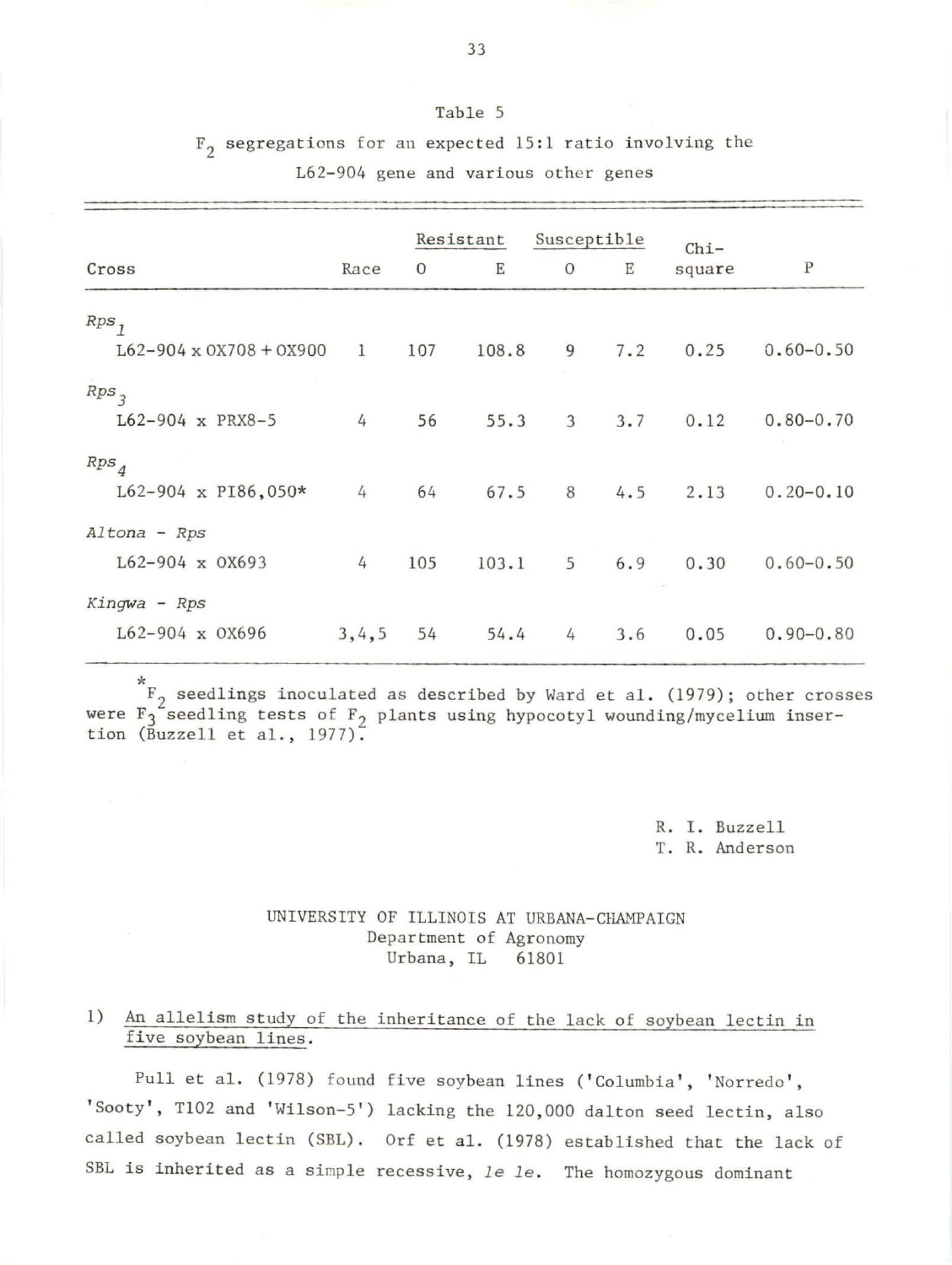*(Le Le)* and heterozygous (Le *le)* condition result in the presence of SBL. In the above inheritance study only one of the five lines, T102, was used to determine the inheritance of SBL. The study reported herein was conducted to determine whether *le le* is allelic in the five lines lacking SBL .

A diallele set of crosses was made among the five lines Columbia, Norredo, Sooty, Tl02 and Wilson-5. Seeds were checked for the presence of SBL using the Ouchterlony (1948) double diffusion technique with SBL antiserum (Orf, 1979) . Only a small chip of each seed is necessary for this nondestructive method.  $F_2$  seeds were harvested from  $F_1$  plants and 20 seeds from each cross were checked for SBL by the Ouchterlony method. No  $F_2$  seeds were available for the cross Tl02 x Columbia.

All  $F_1$  and  $F_2$  seeds lacked SBL. The results indicate that *le le* is allelic in the five lines lacking SBL .

#### References

- Orf, J. H. 1979. Genetic and nutritional studies on seed lectin, Kunitz trypsin inhibitor, and other proteins of soybean *[Glycine max* (L.) Merrill]. Ph.D. dissertation, University of Illinois, Urbana, IL 61801.
- Orf, J. H., T. Hymowitz, S. P. Pull and S. G. Pueppke. 1978. Inheritance of a soybean seed lectin. Crop Sci. 18:899-900.
- Ouchterlony, O. 1948. In vitro method for testing the toxin-producing capacity of diphtheria bacteria. Acta Pathol. Microbiol. Scand. 25:186-191.
- Pull, S. P., S. G. Pueppke, T. Hymowitz and J. H. Orf. 1978. Soybean lines lacking the 120,000 dalton seed lectin. Science 200:1277-1279.

R. W. Stahlhut T. Hymowitz

### 2) Soybean seed  $\beta$ -amylase variants

Hildebrand and Hymowitz (1980a) reported that two soybean genotypes were found that lack detectable seed  $\beta$ -amylase activity. The cultivar 'Chestnut' produces an inactive  $\beta$ -amylase protein,  $\delta p^{2n}$  (Hildebrand and Hymowitz, 1980b); 'Altona' is a mixture of genotypes that have a  $\beta$ -amylase protein of normal activity  $(s_p, b)$  or lack it entirely  $(s_p, )$  (Hildebrand and Hymowitz, 1980b).

Chestnut was selected from 'Habaro' and introduced into the U.S. as PI 20,405 in 1906 from Kharbarovsk, USSR (Hymowitz et al., 1977). All 30 seeds of Habaro we tested for  $\beta$ -amylase were found to have normal  $\beta$ -amylase activity.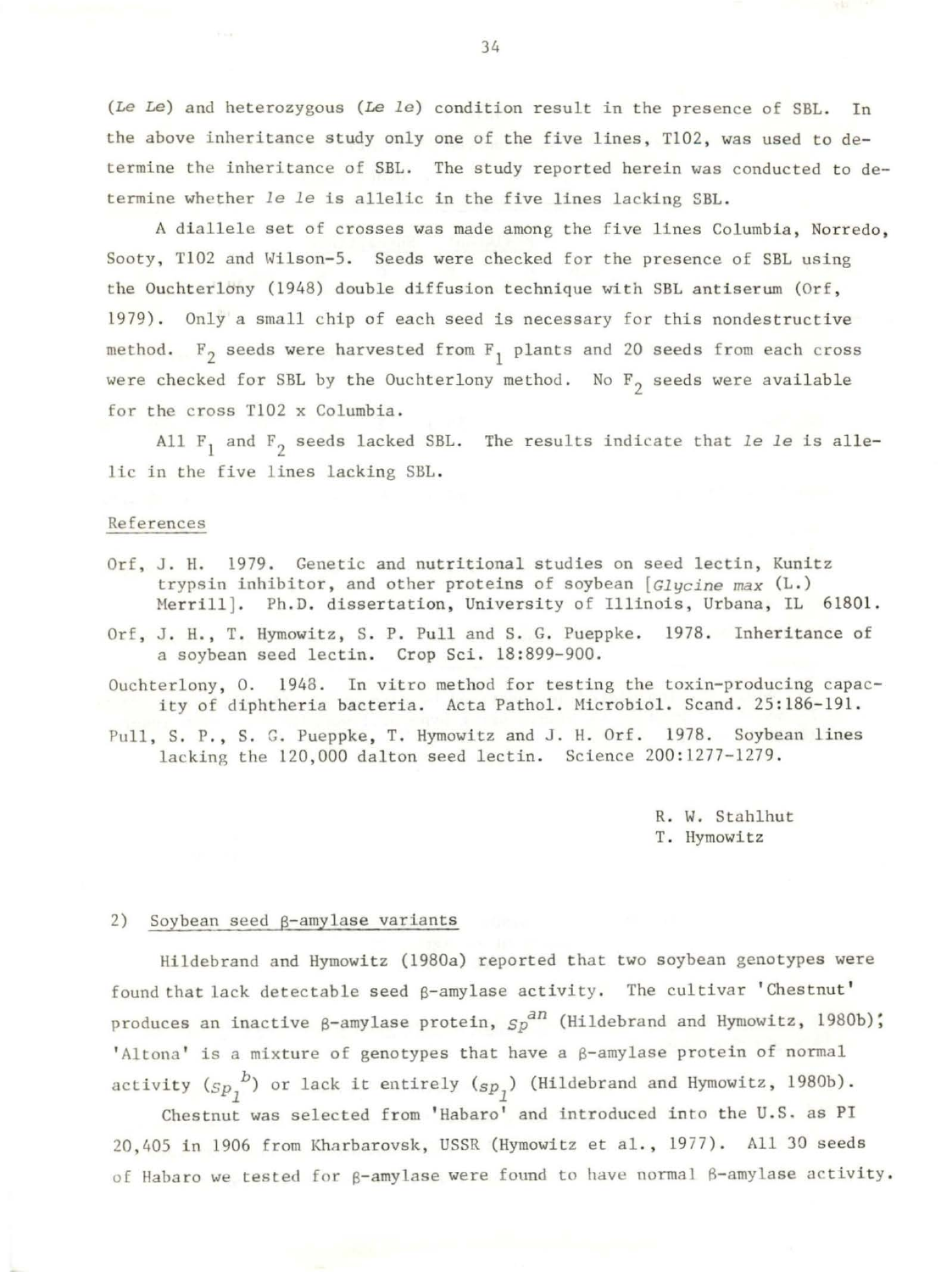Moreover, there are vast differences between seed characteristics, plant growth habit, plant morphology, maturity, etc. between Chestnut and Habaro. Most likely Chestnut was selected from alien genetic material in the Habaro seed lot (R.L. Bernard, personal communication). Therefore, the origin of Chestnut apparently is unknown.

Altona was selected from the cross PI 194,654 x 'Flambeau' (Hymowitz et al., 1977). Flambeau was introduced into the U.S. in 1934 from the USSR (Hymowitz et al., 1977) and PI 194,654 was introduced into the U.S. from Sweden (Bernard, 1965). To determine if either of the parents of Altona was the source of the  $sp_1$  alleles, 10 seeds of both Flambeau and PI 194,654 were tested for  $\beta$ -amylase activity. All seeds of both lines had normal  $\beta$ -amylase activity.

Altona was composited in the  $F_5$  and it traces back to a single  $F_4$  plant (Bernard and Lindahl, 1970). The most likely explanation for the situation in Altona is that a mutation occurred at the  $\beta$ -amylase locus in a F<sub>1</sub> seed on a  $F_3$  plant, resulting in a heterozygous  $F_4$  plant  $(sp_1^b s p_1)$  genotype. Since both Altona genotypes probably trace back to a single  $F_{\mathcal{A}}$  plant, they represent near isogenic lines with about 94% of the loci having identical alleles. This is consistent with the lack of any differences in morphology or yield of these two genotypes in observation nurseries in Minnesota (J. W. Lambert, personal communication).

The lack of  $\beta$ -amylase activity in certain genotypes of Altona perhaps is due to amylase inhibitors (Jaffe and Lette, 1968). However, we found that mixing equal volumes of pH 5.0 acetate extracts of Altona  $({_{Sp}}_1^{~D})$  with extracts from Altona  $(s_{p_1})$  and incubating the mixtures at 4C for 24 hours gave an intermediate level of  $\beta$ -amylase activity. Also, the fact that  $sp<sub>1</sub>$  is recessive to  ${Sp}_1^{-b}$  indicates that  ${Sp}_1$  probably is due to mutation resulting in the lack of synthesis of the  $\beta$ -amylase protein (Hildebrand and Hymowitz, 1980b).

We have found no marked differences in chemical composition or carbohydrate metabolism in developing or germinating seeds of the soybean cultivars 'Williams'  $({_{Sp}}_1^{~~b})$ , Chestnut  $({_{Sp}}_1^{~~\!}a n)$ , Altona  $({_{Sp}}_1^{~~b})$  and Altona  $({_{Sp}}_1^{~~b})$  (Hildebrand and Hymowitz, n.d.). Perhaps g-amylase in soybeans is just a storage protein or has some survival value such as conferring a greater level of resistance to a specific pest or pathogen.

35